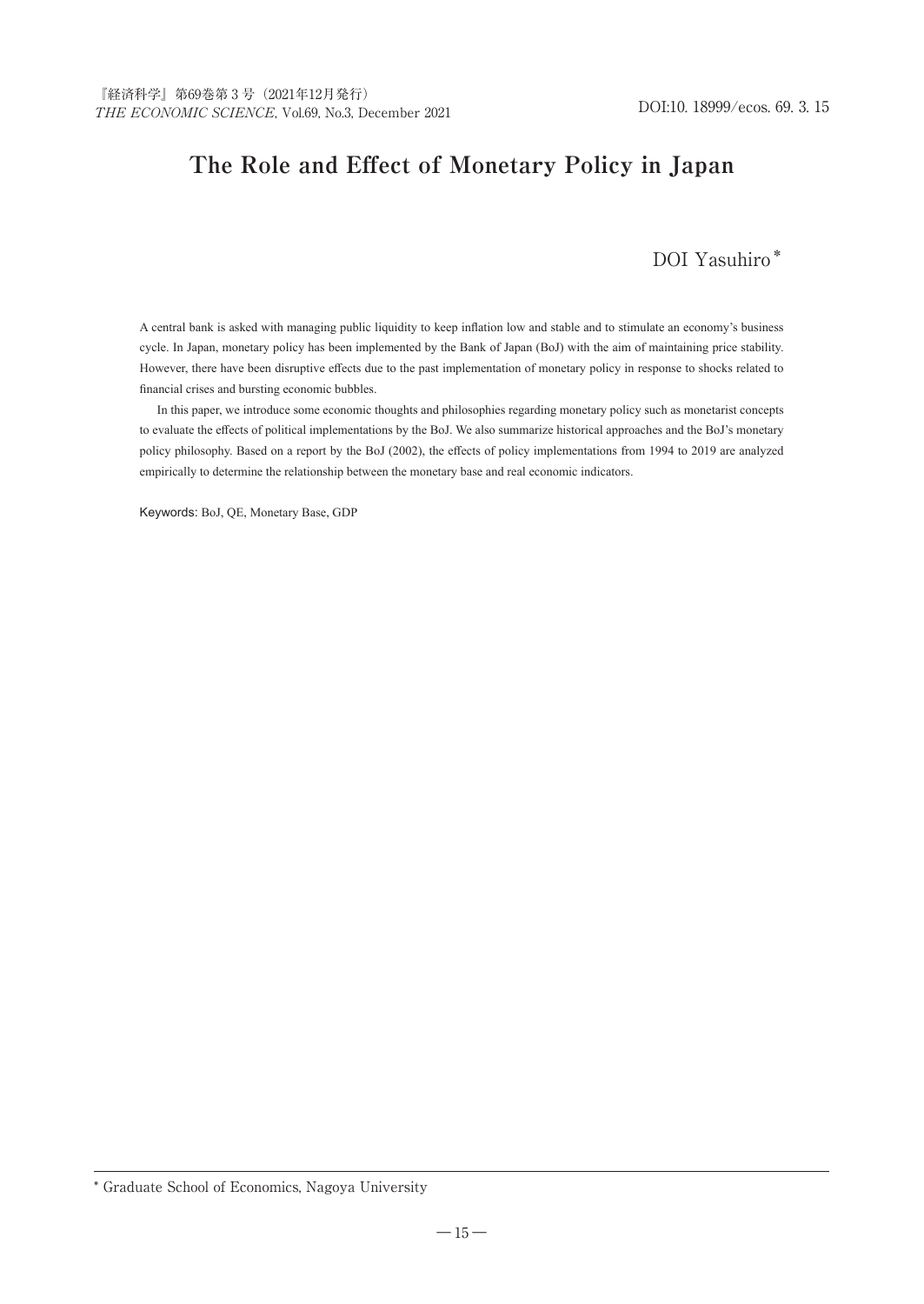### **Ⅰ. Introduction**

In this paper, historical approaches and the Bank of Japan (BoJ) philosophy are summarized and the effects of policy implementations between 1994 and 2019 are analyzed. We employ some economic thoughts and philosophies regarding monetary policy such as monetarist's concepts, to evaluate the effects of political implementations by the BoJ.

In general, a central bank influences interest rates for the purpose of currency and monetary control. The main role of a central bank is to manage public liquidity to keep inflation low and stable, and stimulate an economy's business cycles. In this sense, there are controversial assignments for a central bank which may provide less money to the market to maintain a low inflation rate. At the same time, the central bank may provide more money to the market to stimulate business cycles. Therefore, a central bank must make tradeoffs based on its various goals.

In Japan monetary policy has been implemented by the BoJ with the aim of maintaining price stability. However, political implications have been affected through fluctuations in the Japanese economy, and the role of monetary policy may have changed for different occasions. In Japan, there were disruptive effects of monetary policy implementations under shocks related to the financial crisis and bursting economic bubbles.

This paper contains six sections. In the next section, economic thoughts regarding monetary policy like basic Keynesian and monetarist perceptions are introduced, in addition to recent trends in monetary policy discussions. In the third section, the historical approaches of the BoJ after bubble economy during the second half of the 1980s are discussed. In the fourth section, we will examine the 2002 report from the BoJ. In the fifth section, it is analyzed empirically the effects of monetary policy implementations by the BoJ from 1994 to 2019. In the last section we conclude our research findings.

#### **Ⅱ. Economic thoughts on monetary policy**

One relevant topic in macroeconomic policy discussions has been the role of monetary policy in the economy. In this section, some economic thoughts and philosophies on monetary policy are introduced.

We start with the Keynesian perspective, which tries to stimulate economy with monetary policy in the short run, but has no ability to control inflation. With the Keynesian mechanism, there is an indirect link between the money supply and the real GDP. An expansionary monetary policy increases the supply of loanable funds available through the banking system, which may lead to falling interest rates. With lower interest rates, market mechanisms will increase aggregate expenditures on investment and interest‐sensitive consumption goods. This may cause the real GDP to rise. Therefore, monetary policy can indirectly affect the real GDP, which is based on a short-run perspective.

Next, we discuss monetarist theory, which takes a controversial position against the Keynesian argument for monetary policy. According to Friedman (1968), monetary policy can and does have important effects on these real magnitudes. The first and most important lesson that history teaches about what monetary policy can do is that monetary policy can prevent money itself from being a major source of economic disturbance. This sounds like a negative proposition to avoid major mistakes. There are two limitations of monetary policy as follows: it cannot peg interest rates or unemployment rates for more than very limited periods. One of Friedman's key concepts is that monetary policy can stop inflation but cannot push an economy out of a recession. In other words, a central bank can control the inflation rate, when a good economy strongly influences inflation. However, when it is under recession, inflation cannot be controlled by monetary policy. This implication is a significant discussion point for recent economic policy; namely, to examine monetary policy approaches with zero or even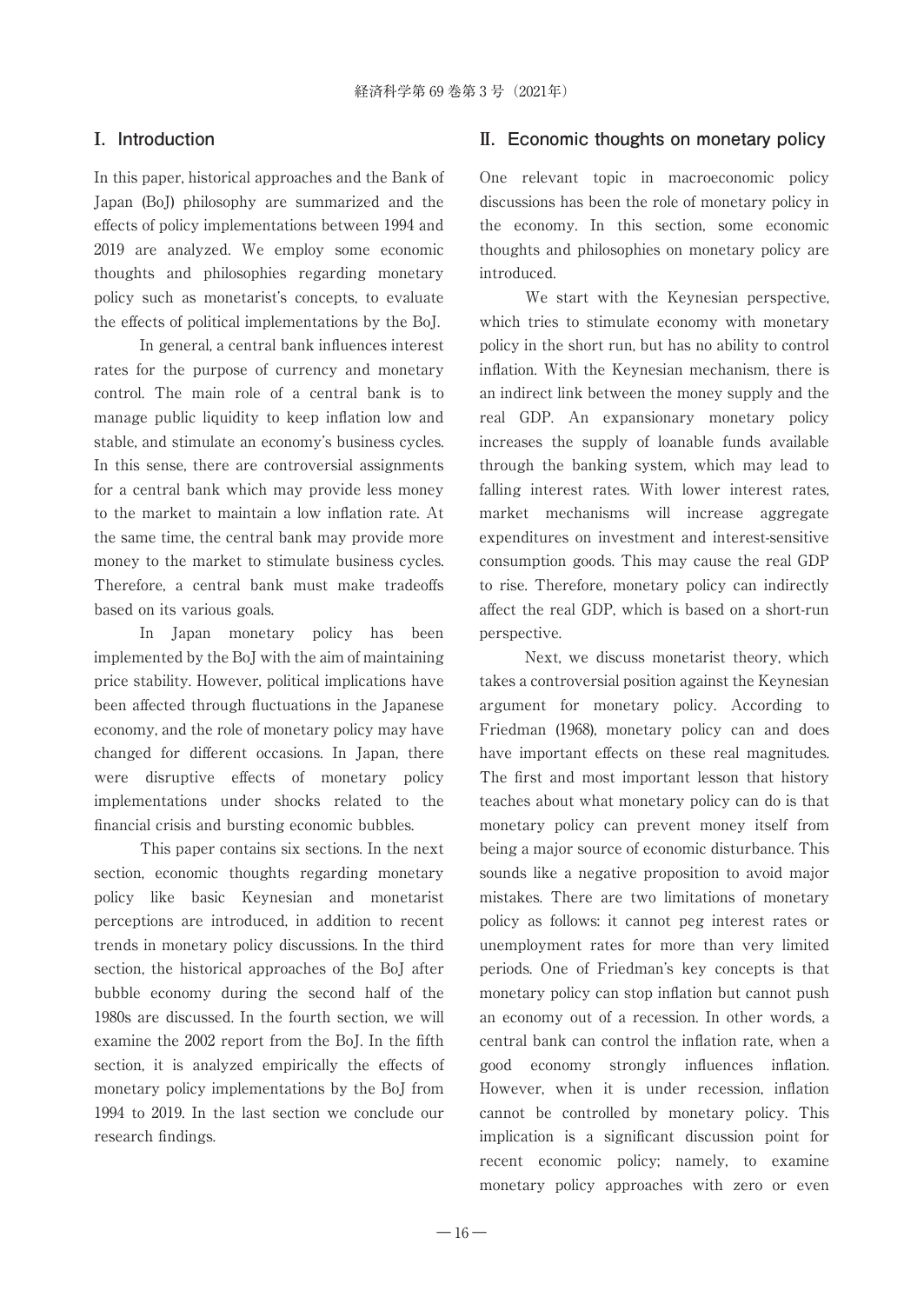negative interest rates.

Quantitative Easing (QE) is one of the monetary policy tools recently employed in many countries. With QE, a central bank will purchase items from the financial market, and QE has the simple aim of boosting spending and investment in a recessionary economy. QE may risk causing a high inflation rate, despite the task of the central bank to keep inflation low and stable. Since 2000, the BoJ has implemented such a monetary tool because of the hardship caused by the bubble economy in the 1980s and following the so-called "Lost 20 Years." However, the positive effects of QE in Japan have not been clearly recognized. After the global financial crisis in 2007, QE became popular and has been undertaken by many central banks worldwide.

Theoretically, there is a new discussion regarding monetary policy tools with a Modern Monetary Theory (MMT) perspective. With MMT, a central bank can provide liquidity for the use of the government implementing fiscal policy. This may be similar to QE, because the role of the central bank is to provide liquidity. The difference between MMT and QE is the mechanism, because with MMT, the central bank can provide liquidity directly to the government, not through a market mechanism.

According to Bernanke (2020), the critical turning point was the global financial crisis of 2007- 2009. The shock of the panic and the subsequent sovereign debt crisis in Europe, drove the US and global economies into deep recessions, well beyond what could be managed by traditional monetary policies.

### **Ⅲ. Historical approaches by the Bank of Japan**

To understand the status of recent monetary policy in Japan, it would be better to refresh ourselves on the history of Japanese monetary policy from the 1980s. Over the last 40 years, the Japanese economy has repeatedly experienced dramatic turbulence, beginning with bubble economy of the 1980s.

During the bubble economy, asset prices increased drastically, and the Nikkei stock average grew from 11,558 yen in 1985 to 37,188 yen in 1990, more than tripling over 5 years. Simultaneously, the total amount of loans from private banks doubled between 1985 and 1993. However, the inflation rate had been relatively stable in the second half of the 1980s. According to Okina et al. (2000), in the second half of the 1980s, the expectation of the inflation rate had been increasing and such an expectation of a high inflation rate could disturb the effects of monetary policy.

Then, in the first half of the 1990s, the bubble burst and the Japanese economy went into recession for a long time. Along with such turbulence, the BoJ faced unique adversities. In the meantime, the tools of monetary policy changed.

Since 1994 the BoJ added a method to control financial markets through open market operations. Then, it began targeting the interest rate more directly. Because of this, the BoJ implemented a "zero interest policy" from 1999 to 2000.

In 2001, the BoJ started implementing QE for the first time against economic stagnation, especially targeting the so-called "deflation spiral" in Japan until 2006. According to Honda et al. (2010), there was no evidence for a positive impact to core price indicators through this QE.

In 2013, quantitative and qualitative easing was implemented with an inflation target of a 2 % increase compared with the previous year. Kazumasa Iwata, a vice president of the BoJ at the time, gave a speech in 2013 that this policy stimulated not only the price level but also the expected inflation rate, which might push the price of assets up as well. In 2016, a monetary policy with quantitative and qualitative easing with negative interest rates was implemented, and it was strengthened with additional announcements in 2018.

The main target of these QE approaches was a 2 % inflation rate. In 2020, Professor Takeda, a former Professor of Hitotsubashi University, made the criticism that the series of QEs affected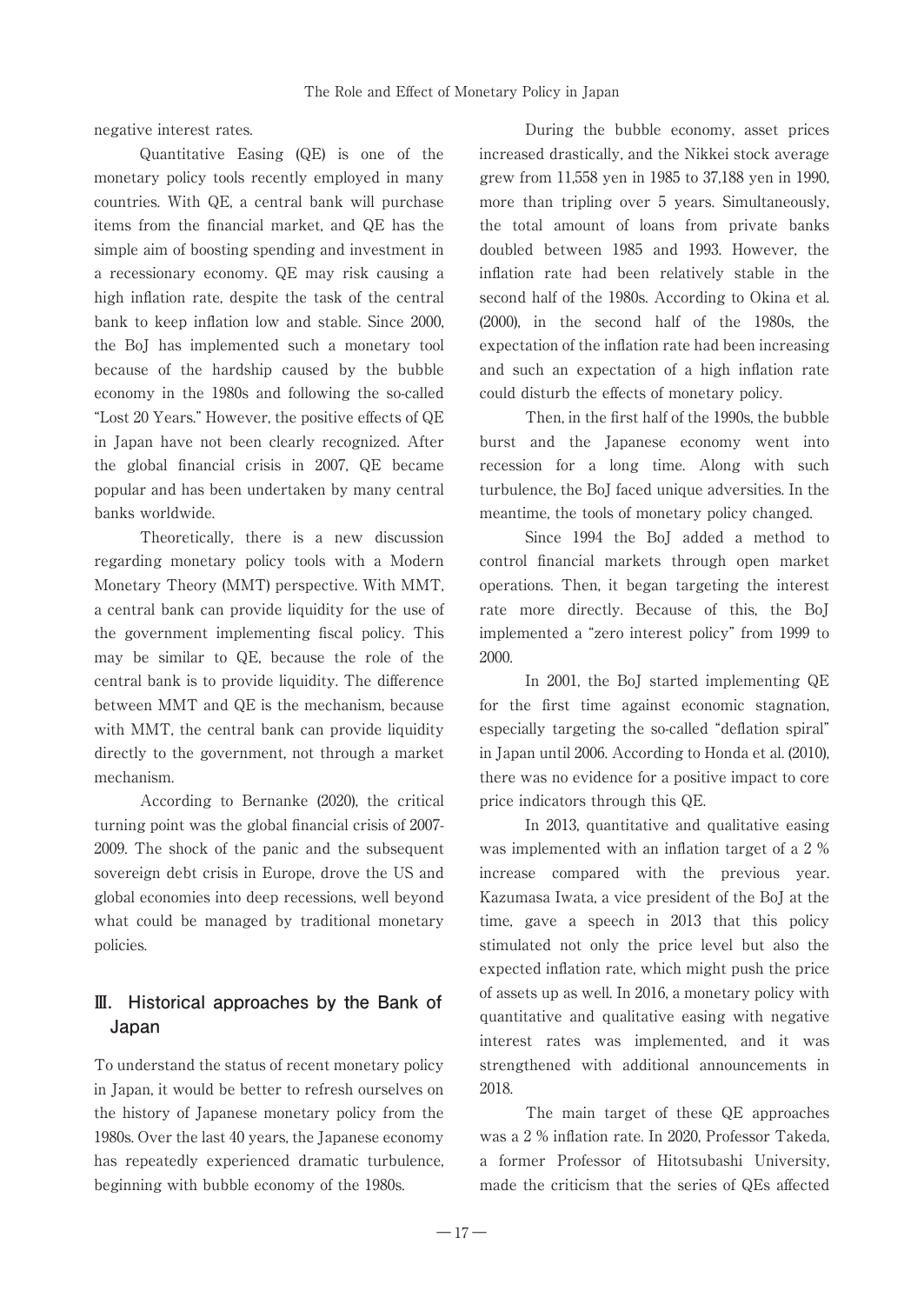|            | Policy                                                                                    | Effects, Evaluation                                                                                                                                                                                                                                        |  |  |
|------------|-------------------------------------------------------------------------------------------|------------------------------------------------------------------------------------------------------------------------------------------------------------------------------------------------------------------------------------------------------------|--|--|
| Since 1994 | Open market operations                                                                    | A more direct approach to controlling market liquidity                                                                                                                                                                                                     |  |  |
| 1999-2000  | Zero interest policy                                                                      | No impact on liquidity                                                                                                                                                                                                                                     |  |  |
| 2001-2006  | Quantitative easing                                                                       | $Quantity = Monetary Base$<br>No evidence for a positive impact on prices                                                                                                                                                                                  |  |  |
| 2013-      | Quantitative and qualitative easing                                                       | Inflation Target of 2% (Breakout from deflation)<br>Criticized that affected expected prices but not well affected<br>on real economy, because such monetary policies had not<br>well organized to impact on a mechanism of economy by<br>Professor Takeda |  |  |
| 2016-      | Quantitative and qualitative easing with.<br>a negative interest rate                     |                                                                                                                                                                                                                                                            |  |  |
| 2018-      | Strengthen quantitative and qualitative<br>easing with long-term interest rate<br>control |                                                                                                                                                                                                                                                            |  |  |

**Table 1. History of monetary policy by BoJ after 1990**

expected prices but not the real economy, because such monetary policies were not well organized to impact mechanism of the economy.

### **Ⅳ. Summary of a report from the Bank of Japan (2002)**

According to a report from BoJ (2002), the role of monetary policy, especially the role of the money supply, has been changing over time in the real economy.

In 2002, BoJ summarized the implications of their monetary policy implementations from the bubble economy in the middle of the 1980s through the following recession period until the end of the 1990s. The role of money supply, which is equivalent to money stock, has changed in terms of effects on the real economy.

In Figure 1, which is cited from the report of the BoJ (2002), you can see the following. 1) The money supply and real GDP were simultaneously fluctuating until the beginning of 1990. 2) After the

**Figure 1. Money Supply and Economic Indicators**



Source: The Bank of Japan (2002)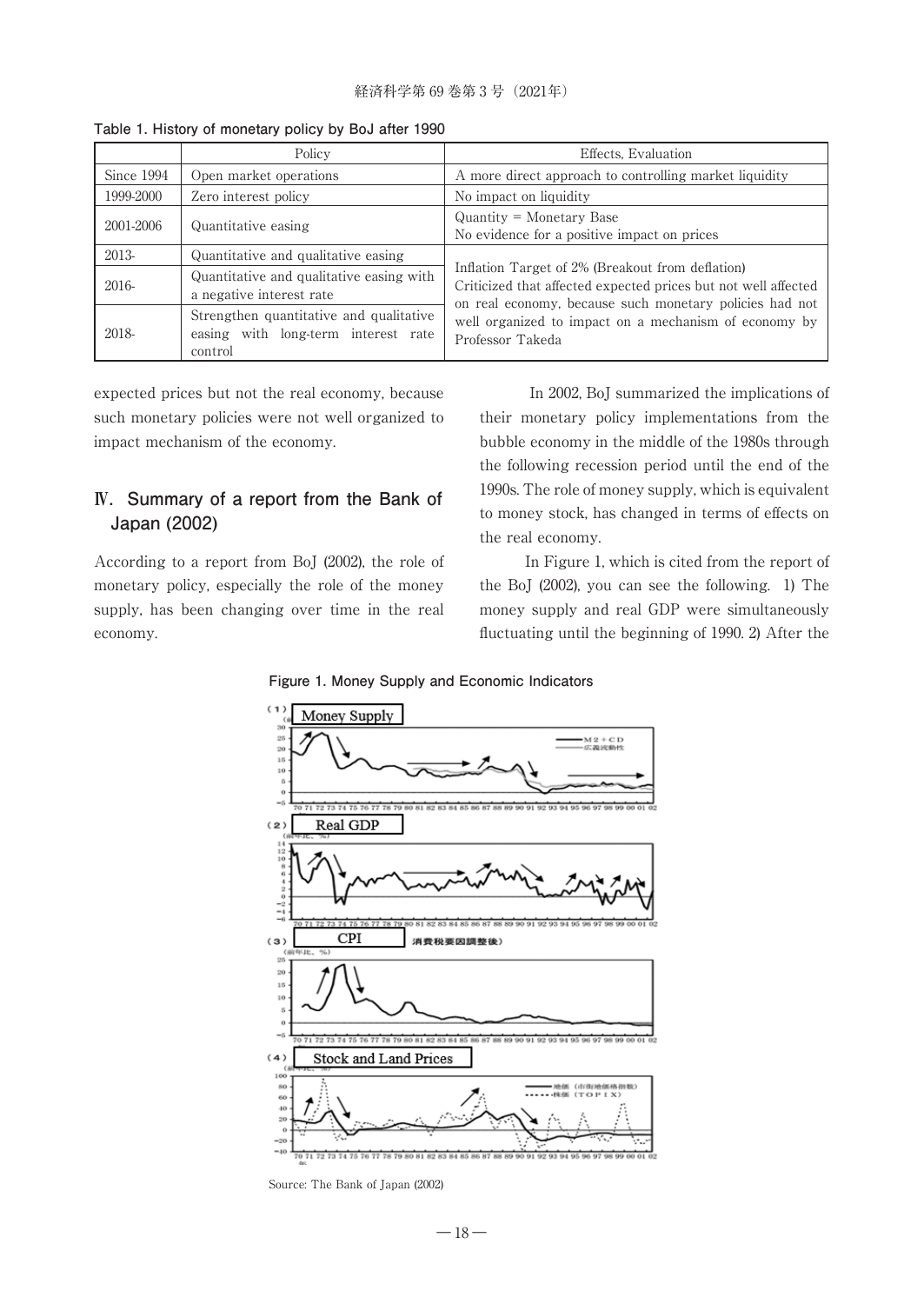middle of 1990, the real GDP kept fluctuating, but the money supply reminded constant. 3) The Consumer Price Index (CPI) has been fluctuating with the money supply. 4) The relationship between stock and land prices it is not clear.

It is recognized by the BoJ that, in general, the fluctuation of the money supply has been correlated on a long-term basis with key economic indicators after WWII through the 1970s. Since then, the relationships between the money supply and economic indicators such as the GDP has been weakened. One of the reasons for such a relationship is the bubble economy, which was generated the middle of the 1980s. During the bubble economy, the growth rate of the money supply was greater than the growth rate of the economy in Japan. It looked like the relationship between the money supply and real GDP was once broken. However, the BoJ concluded that the money supply maintained a causal correlation with real economy to some extent for a longer term.

### **Ⅴ. Empirical Analyses**

In this section, the effects of monetary policy implementations from 1994 to 2019 are analyzed empirically. We employ simple regression analyses to recognize the relationship between the monetary base and economic indicators, such as real GDP and CPI. We use data for the real GDP from the Cabinet Office of Japan, monetary base from the BoJ, and for the CPI from the Statistic Bureau of Japan to estimate regressions.

The main purpose of this regression is to compare the relationship between the monetary base and economic indicators before and after the financial crisis in 2007. There are a few reasons to set such a comparative analysis. One is the comment from Bernanke (2020) which he mentioned that traditional monetary policy was no longer effective after the financial crisis. Another reason is that the report from BoJ (2002), which announced that the relationship between monetary policy and economic indicators was no longer tightly connected after the bubble economy.

The results of the first regression are presented on Table 2. Seeing the results for three terms 1994-2019, 1994-2006, and 2007-2019, we can recognize the relationships between the monetary base and real GDP are all statistically significant. We can see that the coefficient of 1994-2006 is smaller than that of 2007-2019, which means that the impact of monetary policy was weaker in the first period than in the second. However, the trends

**Monetary Base = c + Real GDP + e 1994-2019 1994-2006 2007-2019 Constant term**  $\qquad$  -18828343\*\*\* (P: 0.00)  $\qquad$  -4066258\*\*\* (P: 0.00) -30954379 (P: 0.00 \*\*\*) **Real GDP** 40.53\*\*\* (P: 0.00) 10.02\*\*\* (P:0.00) 79.78\*\*\* (P: 0.00) **Adjusted R2** 0.663 0.684 0.793 **Observations** 26 13 14

**Table 2: Regression Analysis: Monetary Base and Nominal GDP**

P: P-Value, statistically significant levels are represented with  $0.01 =***$ ,  $0.05 =**$ , and  $0.1 =*$ Data source: Real GDP from Cabinet Office of Japan, Monetary Base from the BoJ

| Table 3: Regression Analysis: Monetary Base and the CPI |  |  |  |  |
|---------------------------------------------------------|--|--|--|--|
|---------------------------------------------------------|--|--|--|--|

| Monetary Base = $c + CPI + e$ |                          |                          |                          |  |  |  |  |
|-------------------------------|--------------------------|--------------------------|--------------------------|--|--|--|--|
|                               | 1994-2019                | 1994-2006                | 2007-2019                |  |  |  |  |
| <b>Constant Term</b>          | $-59628528***$ (P: 0.00) | $12510969**$ (P: 0.03)   | $-70781069***$ (P: 0.00) |  |  |  |  |
| <b>CPI</b>                    | $623088***$ (P: 0.00)    | $-119682^{**}$ (P: 0.04) | $743547***$ (P: 0.00)    |  |  |  |  |
| Adjusted R2                   | 0.456                    | 0.253                    | 0.814                    |  |  |  |  |
| Observation                   | 26                       | 13                       | 13                       |  |  |  |  |

P: P-Value, statistically significant levels are represented with  $0.01 =***$ ,  $0.05 =**$ , and  $0.1 =*$ 

CPI = Consumer Price Index

Data source: CPI from Statistic Bureau of Japan, Monetary Base from the BoJ